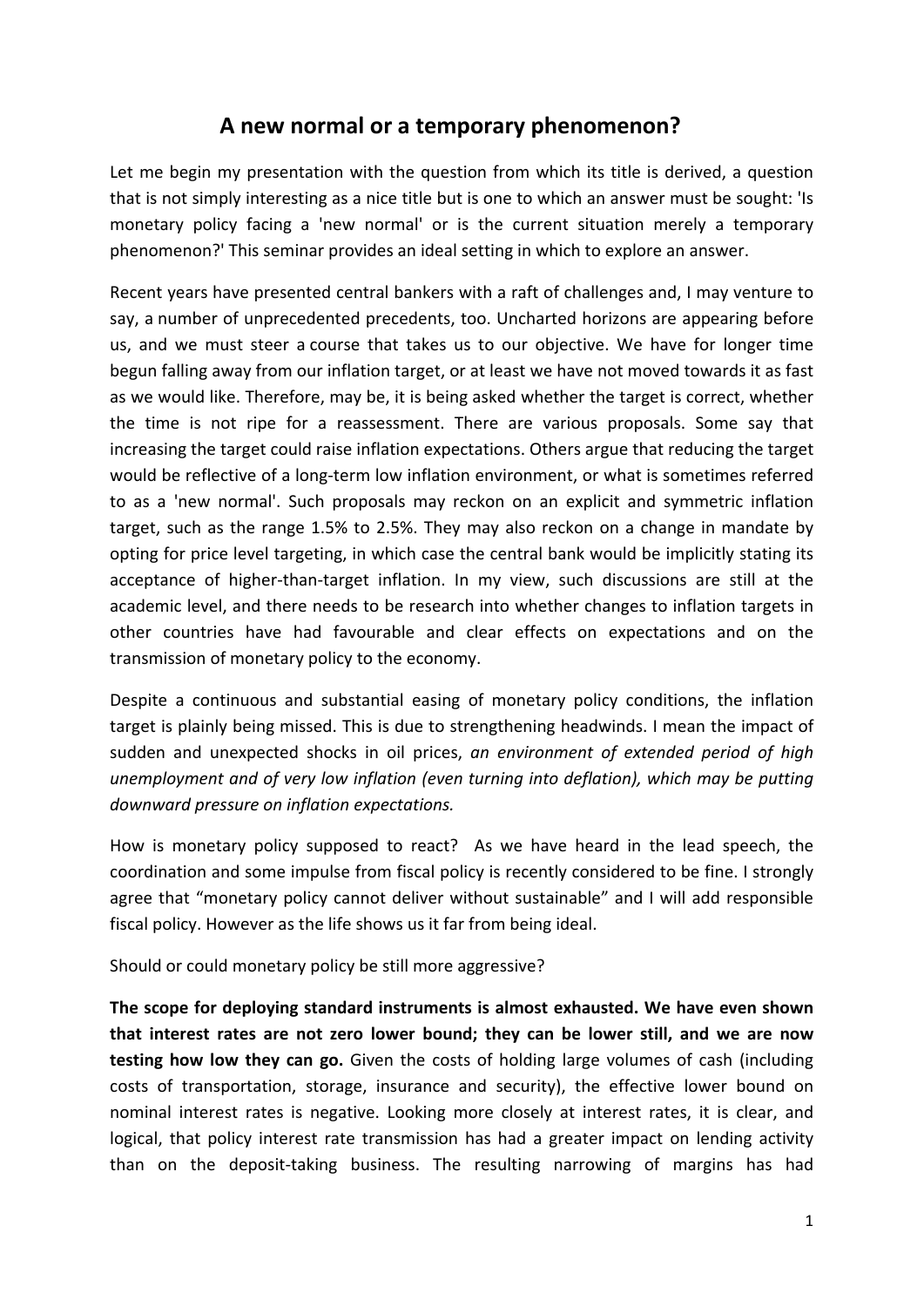still manageable, and not too significant, impact on banking sector profits. If this tool must continue to be used, then it must be with caution, so as not to bring about a totally counterproductive threat to financial stability. I myself do not see much room for manoeuvre here, but it may be worth considering the introduction of a two‐tiered system. Relief of this kind could minimise the potential adverse effects on margins and profits, while maintaining interbank rate levels and expanding the set of eligible securities to include lower‐priced assets.

Could monetary policy still be accommodative in other respects, when unprecedented and substantial non‐standard measures have almost been deployed? Unconventional instruments were introduced on the assumption that they were temporary, short-terms measures. Now, however, the situation has changed. The original temporary duration has been considerably extended and we should therefore get used to a 'new normal' in the monetary policy arsenal. In the academic debate there is room to explore the potential for using other, new non‐standard instruments as the need arises. Liquidity is excessive, bond yields and interest rates are at all‐time lows, and the ECB's balance sheet it is as large as it has ever been, yet inflation remains muted.

In the case of the euro area, it is not necessary at this point to consider further accommodation, since the recently introduced non‐standard measures have not had time to do what they were intended to do. The question is whether they will be as effective as earlier measures. Our models indicate that they will be, and so does the evidence from monetary policy implementation in the United States. On the other hand the potential growth is much lower. Is it facing a 'new normal'? Before the ECB expanded its asset purchase programme there were, as I recall, some voices warning about the potential for excessive inflation. From today's perspective, that risk seems very distant indeed. If, however, there were an upward oil price shock (ideally on the demand side) and energy commodity prices were again to approach triple digits, the central bank has many standard instruments with which to tighten monetary conditions, should that be necessary.

*Are we facing a 'new normal' environment at the global level as well? Can emerging‐market economies be expected to enjoy double‐digit growth over the long term? Has their growth, especially that of China, been sound and based on strong fundamentals? Lending growth, unproductive investment financing, and high debt indicate that one of the engines of the global economy is more likely to slow than to create and exacerbate imbalances. And what are the prospects for global trade? Its decreasing correlation to global GDP suggests it will* not be returning to pre-crisis levels any time soon. We must rely on the recovery of domestic *consumption of goods and services.* 

The effectiveness of monetary policy, as we have been tought, is heavily dependent on the environment in which it is implemented. While monetary policy has tools to stimulate demand, it cannot influence the performance of the supply side of the economy, which is crucial for sustainable growth. Although the scope for fiscal policy is limited, we should not